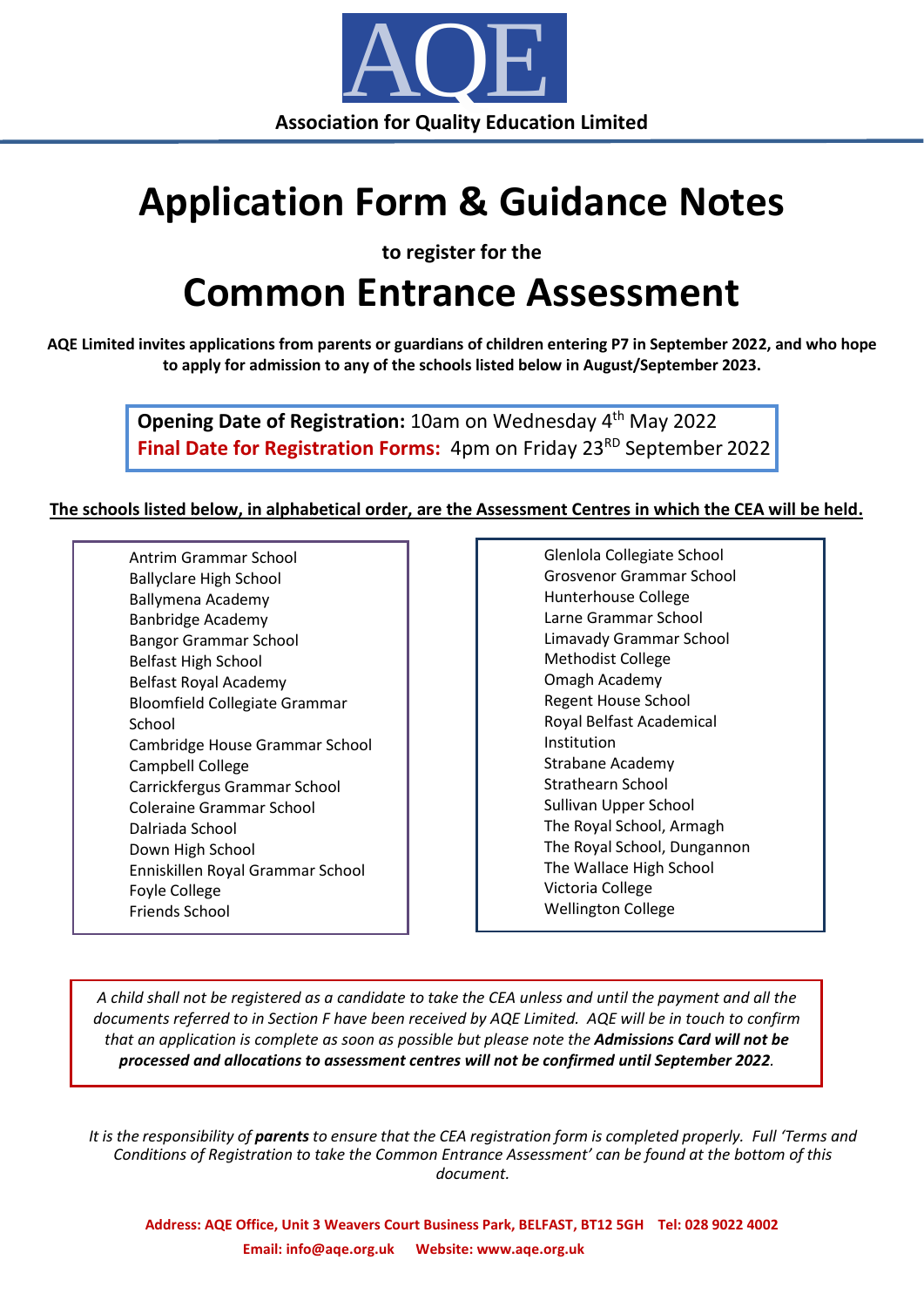Guidance Notes **Page 1 of 2** 

 The information below refers to the completion of the hard copy of the form element of an application to take the Common Entrance Assessment. Alternatively, an online form can be accessed via the AQE website [\(www.aqe.org.uk\)](http://www.aqe.org.uk/)

- Please ensure ALL SECTIONS of the application form are completed, using a separate submission for each child.
- If you wish to pay the registration fee element online, you should do so via our website prior to completing your form in order to have your five digit Order Number ready to provide in the relevant section.
- Where possible, you should have the following ready to attach to this form;
- **a photocopy of the child's birth certificate (long or short version) OR passport**
- **one recent passport sized photograph of your child**
- **where relevant a copy of your evidence of Free School Meals entitlement** *(see the relevant section below for examples of acceptable evidence)*

In all cases, payments and documentation can be submitted separately before 4pm on Friday 23<sup>RD</sup> September 2022, but please be aware that an application is only considered as complete when all four elements of the registration process have been received and verified by AQE Ltd.

### **SECTION A - CHILD'S DETAILS**

**Child's Full First Name(s):** Enter your child's full first name(s) as they are shown on their birth certificate/passport. Please circle the name your child is normally known by, if this is not their first given name (this is what will appear on their Admission Card and all documentation from AQE Ltd). **Child's Last Name (known by):** Please provide the name your child is normally known by (this is what will appear on their Admission Card and all documentation from AQE Ltd).

**Child's Legal Surname:** If your child's legal last name is different from the one they are known by, please provide us with their legal last name. This name will not appear on any documentation but we require a record of it for identification purposes.

**Address:** This should be the address to which all the child's documentation and any communication from AQE or the assessment centre should be sent. All communication from AQE Ltd will be addressed to the 1<sup>st</sup> contact and not the child.

**Child's Date of Birth:** Please insert this as (DD/MM/YYYY) (e.g. 01 12 2011)

 **Child's Primary School Name / Town or Area / Postcode:** Please enter the full name without abbreviations or nicknames. Your 'Town or Area' and 'Postcode' submissions are used to identify Primary Schools with the same name, to ensure children are placed in the correct school.

#### **SECTION B – PARENT/GUARDIAN'S DETAILS**

**1st Contact First Name / Last Name:** The names by which the first contact is known (full name is not required)

**1st Contact Telephone No:** This should be a number we can contact you on if there are any issues with your registration. We will only contact you if we have specific reason.

 **1st Contact E-mail Address:** This should be an e-mail address we can contact you on if there are any issues with your registration.

 **Opt in to E-mail Updates:** If you wish to receive updates on the AQE process directly by e-mail please tick the box. Your e-mail information will be removed once the current cycle ends in Spring 2023.

**2nd Contact Information:** These details will only be used if we cannot get in touch with the first contact. Anyone listed as a second contact can be provided with copies of documentation on request, with the exception of the Admissions Card.

### **SECTION C – ASSESSMENT CENTRES**

*Note: the Grammar Schools listed above are the Assessment Centres in which the CEA will be held. Parents should note that there is not an unlimited number of places available to candidates who would wish to take the CEA*. *The number of candidates who can take the CEA is determined by the maximum number of candidates which each Assessment Centre can accommodate*.

Parents or guardians may nominate **one** Assessment Centre as that in which their child should take the CEA.

AQE Limited gives no guarantee that a child will be accommodated in the Assessment Centre so nominated, although AQE Limited will allocate a child to that Assessment Centre if at the date and time that such child is registered to take the CEA, there are spaces available for the child in that Centre.

AQE Limited will allocate children registered to sit the CEA to the Assessment Centres on a "first come first served" basis. *(A child shall not be registered as a candidate to take the CEA unless and until the payment and all the documents referred to in paragraph 1 of the Terms and Conditions have been received by AQE Limited.)*

In the event that a child cannot be accommodated in the Assessment Centre nominated by the child's parents or guardians, that child will then be allocated to the Assessment Centre **closest** to that child's address which has available places.

Once all the places available in the Assessment Centres have been filled, AQE Limited will operate a waiting list compiled on a first come first served basis of those candidates who have not been allocated a place in an Assessment Centre to take the CEA.

As and when, and in the event, that places should subsequently become available in the Assessment Centres, the candidates on the waiting list, in accordance with their priority, will be allocated to an Assessment Centre which has available places and, if there should be more than one such Assessment Centre, to that, which at the time of allocation is nearest to the address of that candidate.

*Note: In the event that a child cannot be accommodated in an Assessment Centre and is therefore unable to take the CEA, that candidate may, if the admissions criteria of the grammar school(s) to which the parents or guardians of that child wish to apply so permit, use that fact as evidence of special circumstances/special provision in the admissions process.*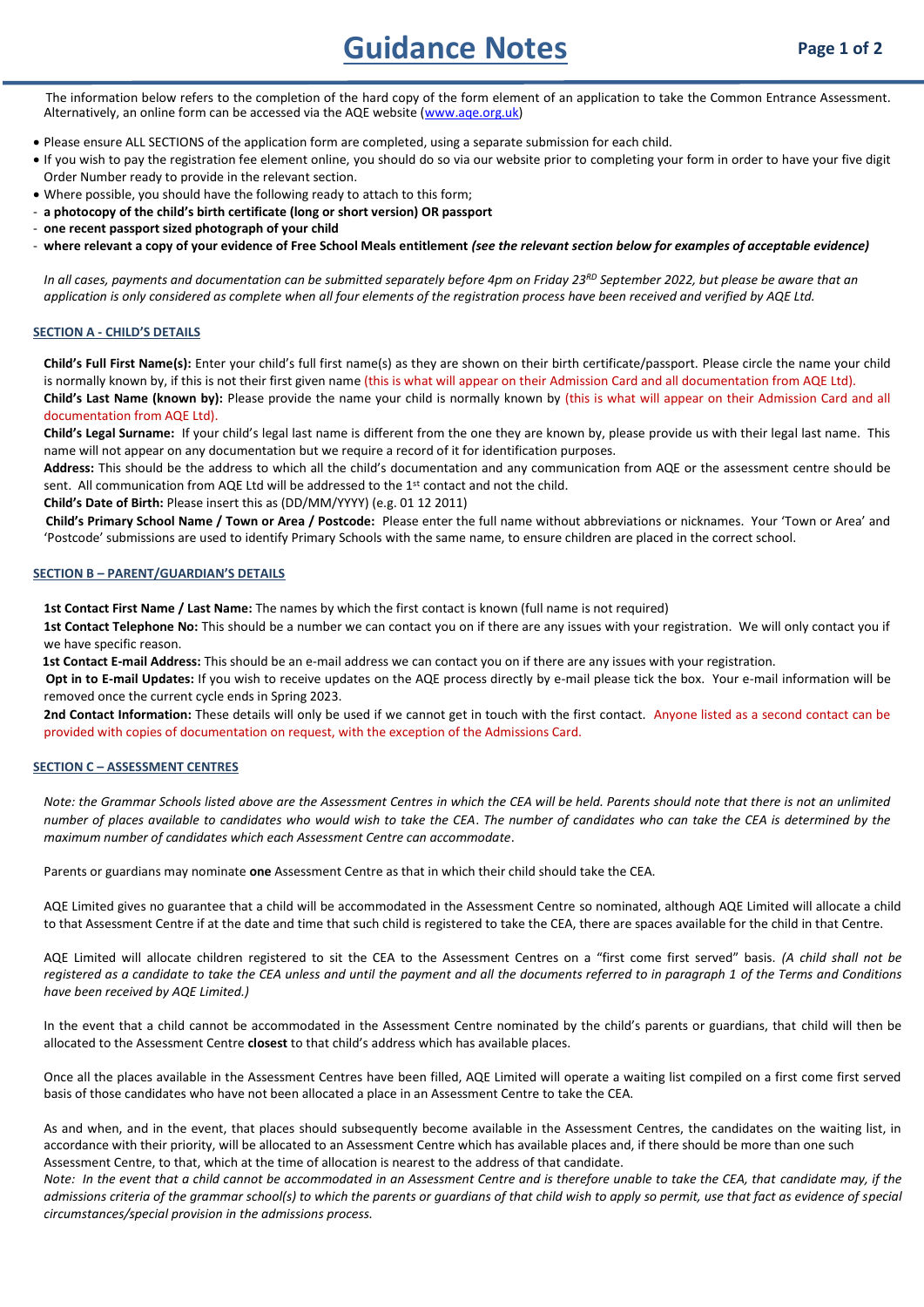### **SECTION D – ACCESS ARRANGEMENTS AND IRISH LANGUAGE**

### **Access Arrangements:**

Parents of children who;

- have a diagnosed or identified specific significant need which requires reasonable adjustments to sit the Common Entrance Assessments *or*

- do not have English /Irish as a first language **and** who have spent less than three years in the UK/Ireland before September 2022.

may make application to AQE Limited that their child be afforded special access arrangements for taking the CEA. All relevant documentation can be found online [\(https://aqe.org.uk/access-arrangements/\)](https://aqe.org.uk/access-arrangements/) along with further information on the process. Please note any **applications for Access Arrangements are separate from, and in addition to, an application for registration. Applications for Access Arrangements cannot be submitted electronically.**

Applications for Access Arrangements (Form ACC/22 and accompanying evidence) should be completed and **returned to the AQE Office by post via tracked delivery as proof of postage**. AQE Limited take no responsibility for undelivered post where there is no proof of postage provided. It is possible to hand deliver any or all elements via an internal postbox in the main reception of Weavers Court Business Park. You should be aware that no person will be available to take the documents from you directly, nor will any receipt of delivery be provided by AQE Ltd or the Business Park. In any case all applications for Access Arrangements and evidence must be returned to the office on or before Friday 23<sup>rd</sup> September 2022 at 4pm.

#### **Irish Language:**

Irish language versions of the assessments can be provided for candidates who have indicated in advance that they require their assessments in Irish.

### **SECTION E – GDPR PERMISSIONS**

Please indicate in the two boxes whether you give permission for AQE to share your child's result with their Primary School Principal, AQE Member Schools and/or the Education Authority (This consent is required for the purpose of the online admissions process for 2022/2023).

### **SECTION F – DOCUMENTATION and PAYMENT**

Each child must have each of following elements submitted **as well as the application form element**, in order for an application to be complete.

- A photograph of the child
- A copy of the child's birth certificate or passport (to confirm their date of birth)
- A registration fee (Parents/Guardians of a child who is entitled to Free School Meals, and who provide evidence of such entitlement, will not have to pay the fee.)

You do not have to submit any, or all, of these elements with your online application form, however, a child shall not be registered as a candidate to take the CEA unless and until all the elements listed above and an application form have been received by AQE Limited. All elements must be submitted before 4pm on Friday 23<sup>rd</sup> September 2022.

*A registration fee of £60.00 should be paid for each candidate. This should be paid online, where possible, at [www.aqe.org.uk/registration-fee.](http://www.aqe.org.uk/registration-fee)* (Parents/Guardians of a child who is entitled to Free School Meals, and who provide evidence of such entitlement, will not have to pay the fee.) The fee to register for the CEA is **£60** and consists of two elements: an **administration fee** of £30.00; and an **examination fee** of £30.00. In the event that AQE Limited has to cancel the CEA for reasons beyond its control, **the examination fee element only will be refunded**. **The administration fee is non-refundable**.

### **SUBMITTING YOUR REGISTRATION**

Any or all elements of the application can be provided electronically via our website [\(www.aqe.org.uk\)](http://www.aqe.org.uk/) or via post. **Please ensure you send any documents through the post via tracked delivery as proof of postage**. AQE Limited take no responsibility for undelivered post where there is no proof of postage provided.

It is possible to hand deliver any or all elements via an internal postbox in the main reception of Weavers Court Business Park. You should be aware that no person will be available to take the documents from you directly, nor will any receipt of delivery be provided by AQE Ltd or the Business Park.

AQE will be in touch to confirm that an application is complete as soon as possible but please note the **Admissions Card will not be processed and allocations to assessment centres will not be confirmed until September 2022**.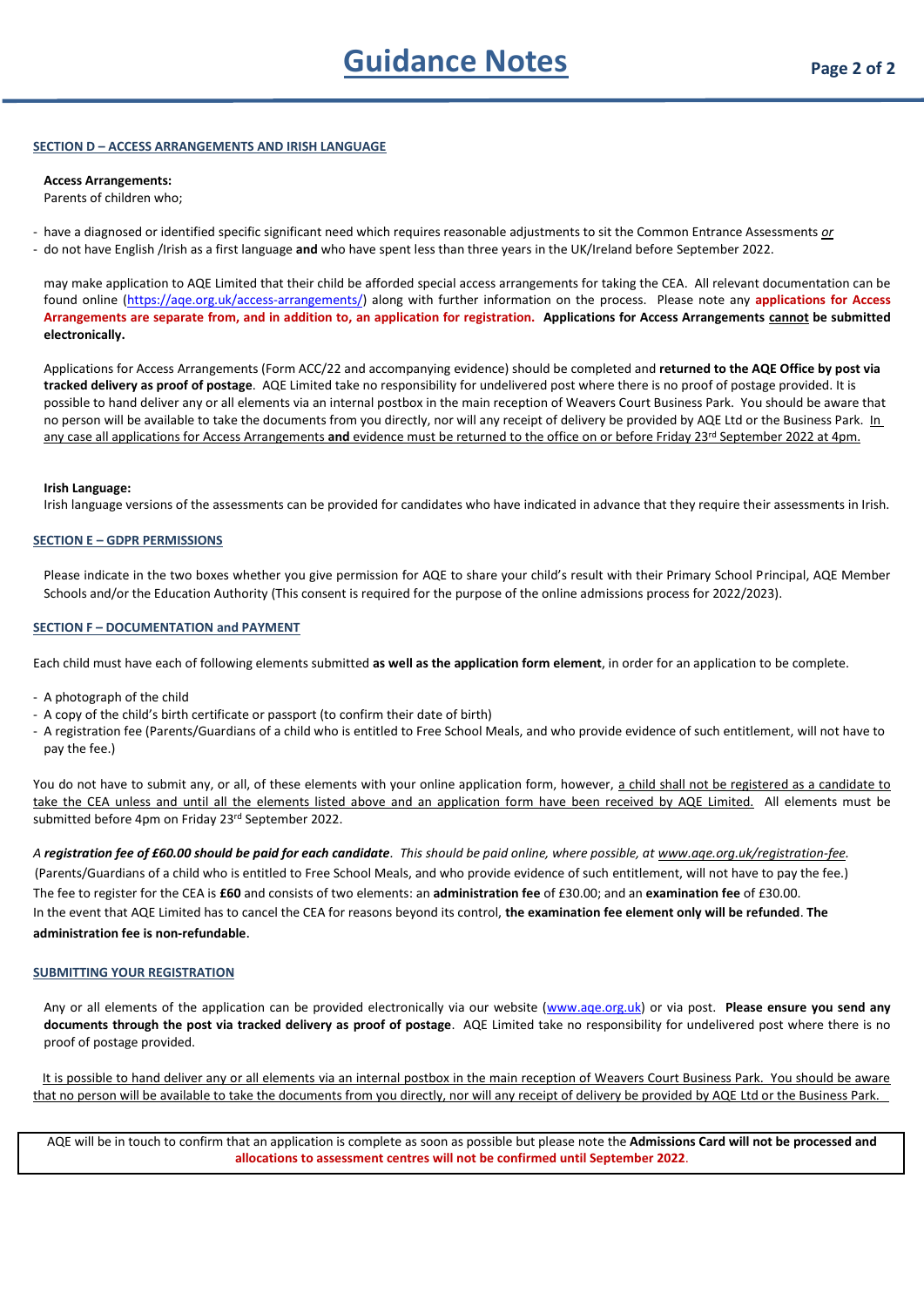# **Registration Form CEA Application Form**

| <b>Section A</b>                                                                                                                                                                                                                                                                                              | <b>Personal Details:</b><br>Please enter your child's details below and circle the name by which they are known if it is not their first given name. |    |            |              |                                        |             |             |                      |    |            |   |       |   |                |   |        |   |  |  |
|---------------------------------------------------------------------------------------------------------------------------------------------------------------------------------------------------------------------------------------------------------------------------------------------------------------|------------------------------------------------------------------------------------------------------------------------------------------------------|----|------------|--------------|----------------------------------------|-------------|-------------|----------------------|----|------------|---|-------|---|----------------|---|--------|---|--|--|
| <b>First Name(s)</b>                                                                                                                                                                                                                                                                                          |                                                                                                                                                      |    |            |              |                                        |             |             |                      |    |            |   |       |   |                |   |        |   |  |  |
| <b>Last Name</b>                                                                                                                                                                                                                                                                                              |                                                                                                                                                      |    |            |              |                                        |             |             |                      |    |            |   |       |   |                |   |        |   |  |  |
| <b>Child's Legal Surname</b><br>(if different from above)<br>If your child's legal last name is different from the one by which they are known, please provide their legal last name here. This name will not be used on their<br>documentation, but we must have a record of it for identification purposes. |                                                                                                                                                      |    |            |              |                                        |             |             |                      |    |            |   |       |   |                |   |        |   |  |  |
| <b>Address</b>                                                                                                                                                                                                                                                                                                |                                                                                                                                                      |    |            |              |                                        |             |             |                      |    |            |   |       |   |                |   |        |   |  |  |
|                                                                                                                                                                                                                                                                                                               |                                                                                                                                                      |    |            |              |                                        |             |             |                      |    |            |   |       |   |                |   |        |   |  |  |
| Town/City                                                                                                                                                                                                                                                                                                     |                                                                                                                                                      |    |            |              |                                        |             |             |                      |    |            |   |       |   |                |   |        |   |  |  |
| Postcode                                                                                                                                                                                                                                                                                                      |                                                                                                                                                      |    |            |              |                                        |             |             |                      |    |            |   |       |   |                |   |        |   |  |  |
| Gender                                                                                                                                                                                                                                                                                                        | Male                                                                                                                                                 |    |            | Female       |                                        |             |             | <b>Date of Birth</b> |    |            | D | D     | M | M              | Y | Y<br>Υ | v |  |  |
| <b>Primary School Name</b>                                                                                                                                                                                                                                                                                    |                                                                                                                                                      |    |            |              |                                        |             |             |                      |    |            |   |       |   |                |   |        |   |  |  |
| <b>Primary School Town / Area</b>                                                                                                                                                                                                                                                                             |                                                                                                                                                      |    |            |              |                                        |             |             |                      |    |            |   |       |   |                |   |        |   |  |  |
| <b>Primary School Postcode</b>                                                                                                                                                                                                                                                                                |                                                                                                                                                      |    |            |              |                                        |             |             |                      |    |            |   |       |   |                |   |        |   |  |  |
| <b>Section B</b>                                                                                                                                                                                                                                                                                              |                                                                                                                                                      |    |            |              | <b>Parent/Guardian contact details</b> |             |             |                      |    |            |   |       |   |                |   |        |   |  |  |
| 1st contact (to whom all communication, including results, will be sent)                                                                                                                                                                                                                                      |                                                                                                                                                      |    |            |              |                                        |             |             |                      |    |            |   |       |   |                |   |        |   |  |  |
| Title (please tick)                                                                                                                                                                                                                                                                                           |                                                                                                                                                      | Mr | <b>Mrs</b> |              | Ms                                     |             | Miss        |                      | Dr |            |   | Other |   | (please state) |   |        |   |  |  |
| <b>First Name(s)</b>                                                                                                                                                                                                                                                                                          |                                                                                                                                                      |    |            |              |                                        |             |             |                      |    |            |   |       |   |                |   |        |   |  |  |
| <b>Last Name</b>                                                                                                                                                                                                                                                                                              |                                                                                                                                                      |    |            |              |                                        |             |             |                      |    |            |   |       |   |                |   |        |   |  |  |
| Telephone:                                                                                                                                                                                                                                                                                                    |                                                                                                                                                      |    |            |              |                                        |             |             |                      |    |            |   |       |   |                |   |        |   |  |  |
| E-mail:                                                                                                                                                                                                                                                                                                       |                                                                                                                                                      |    |            |              |                                        |             |             |                      |    |            |   |       |   |                |   |        |   |  |  |
| Please check this box to give your permission for AQE Ltd to send you any general updates via e-mail throughout<br>the 2022/2023 cycle. This will allow us to contact parents directly rather than relying on website updates.                                                                                |                                                                                                                                                      |    |            |              |                                        |             |             |                      |    |            |   |       |   |                |   |        |   |  |  |
| <b>Relationship to Child:</b>                                                                                                                                                                                                                                                                                 |                                                                                                                                                      |    |            |              |                                        |             |             |                      |    |            |   |       |   |                |   |        |   |  |  |
| 2 <sup>nd</sup> contact (for emergency contact only)                                                                                                                                                                                                                                                          |                                                                                                                                                      |    |            |              |                                        |             |             |                      |    |            |   |       |   |                |   |        |   |  |  |
| Title (please tick)                                                                                                                                                                                                                                                                                           |                                                                                                                                                      | Mr |            | $Mrs$ $\Box$ |                                        | $Ms$ $\Box$ | Miss $\Box$ |                      |    | $Dr \perp$ |   | Other |   | (please state) |   |        |   |  |  |
|                                                                                                                                                                                                                                                                                                               |                                                                                                                                                      |    |            |              |                                        |             |             |                      |    |            |   |       |   |                |   |        |   |  |  |
| <b>First Name(s)</b>                                                                                                                                                                                                                                                                                          |                                                                                                                                                      |    |            |              |                                        |             |             |                      |    |            |   |       |   |                |   |        |   |  |  |
| <b>Last Name</b>                                                                                                                                                                                                                                                                                              |                                                                                                                                                      |    |            |              |                                        |             |             |                      |    |            |   |       |   |                |   |        |   |  |  |
| Telephone:                                                                                                                                                                                                                                                                                                    |                                                                                                                                                      |    |            |              |                                        |             |             |                      |    |            |   |       |   |                |   |        |   |  |  |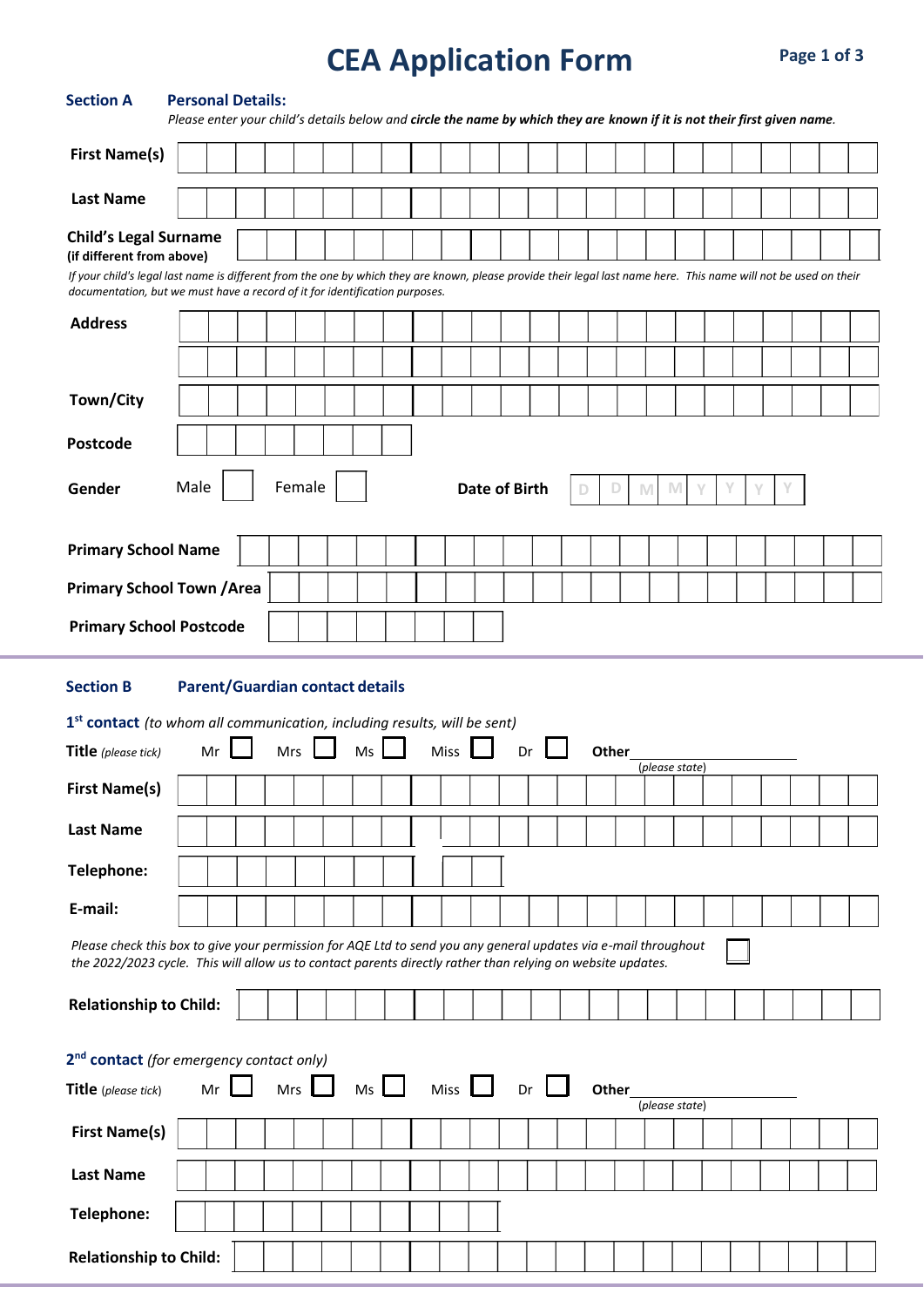# **Registration Form CEA Application Form Page 2 of 3**

## **Section C Preferred assessment centre**

*Parents or guardians may nominate one Assessment Centre as that in which their child should take the CEA. Please be aware this has no impact on where they will eventually apply for a post-primary school place. It is only a location to sit the Common Entrance Assessments. There are no AQE Overflow Centres for the 2022/2023 cycle.*

*AQE Limited gives no guarantee that a child will be accommodated in the Assessment Centre so nominated, although AQE Limited will allocate a child to that Assessment Centre if at the date and time that such child is registered to take the CEA, there are spaces available for the child in that Centre. AQE Limited will allocate children to the Assessment Centres on a "first come first served" basis, based on the date they are registered as a candidate to take the CEA. (A child shall not be registered as a candidate to take the CEA unless and until the payment and all the documents referred to in Section F have been received by AQE Limited.) In the event that a child cannot be accommodated in the Assessment Centre nominated by the child's parents or guardians, that child will then be allocated to the Assessment Centre closest to that child's address which has available places.*

| a st<br>- |  |  |  |  |  |  |  |  |  |  |  |  |  |
|-----------|--|--|--|--|--|--|--|--|--|--|--|--|--|
|           |  |  |  |  |  |  |  |  |  |  |  |  |  |

## **Section D**

**AccessArrangements** *(final date to submit applications is 4pm on Friday 23rd September 2022)*

Please note that any application for Access Arrangements is separate from and **in addition to** applications for registration.

*Parents of children who have a diagnosed or identified specific significant need which require reasonable adjustments can apply for Access Arrangements. Please see 'Section D' on page 2 of the attached Guidance Notes for further information on making an application for Access Arrangements.*

*Access Arrangements may also apply to children whose first language is neither English nor Irish and who have spent less than three years in the UK/Ireland before September 2022.* 

Do you intend to apply for Access Arrangements, for the child named in Section A? *If you are currently unsure, please select 'no' for now. This can be updated at a later stage.*

| Nο |  |
|----|--|
|    |  |

**Yes No**

If you have ticked 'yes' above, please complete and submit the form ACC/22 (available online a[t https://aqe.org.uk/access-arrangements/\)](https://aqe.org.uk/access-arrangements/) together with all appropriate evidence.

### **Irish Language Version of the assessment paper**

Does your child require an Irish language version of the assessments? **Yes No**

### **Section E GDPR Permissions**

*The following sections should be completed by the person with parental responsibility for the child on this registration form. By ticking the box(es) below, you are agreeing for your child's result to be sent there in addition to the home address given on this application form:*

- We would like to send your son/daughter's AQE Result to **the school where your son/daughter sat the AQE Common Entrance Assessment**. Please tick the box to indicate that you agree to this information being shared in this way.
- We would like to send your son/daughter's AQE Result to **the Principals of all the AQE Member Schools**. Please tick the box to indicate that you agree to this information being shared in this way.
- We would like to send your son/daughter's AQE Result to **their Primary School**. Please tick the box to indicate that you agree to this information being shared in this way.
- I give my consent for AQE Limited to share my child's details and test result(s) **with the Education Authority** for the purposes of the admissions process. (This consent is required for the purpose of the online admissions process for 2022/23). Please tick the box to indicate that you agree to this information being shared in this way